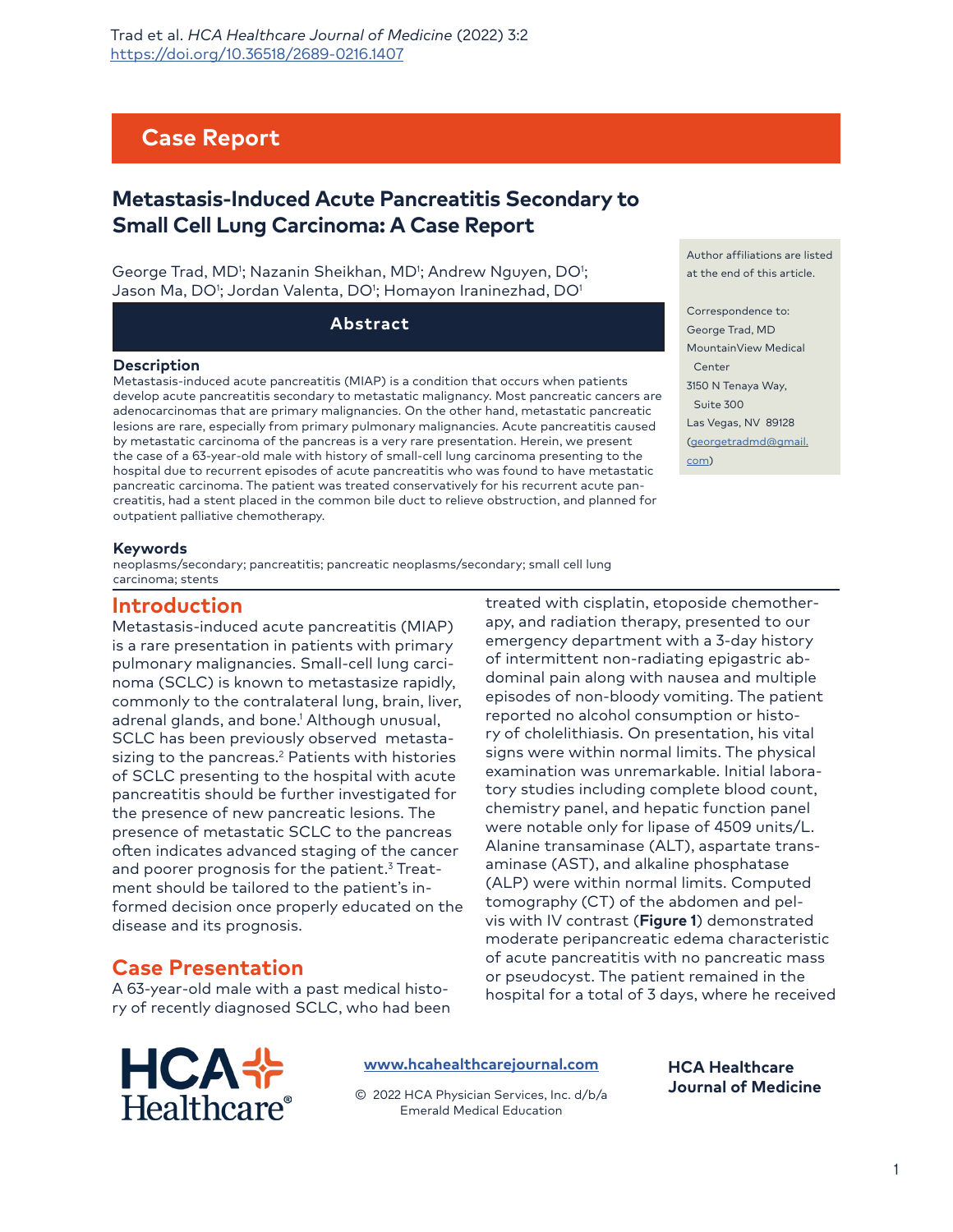



IV fluids and pain medications, and was discharged after symptoms resolved.

Ten days later, the patient returned to the emergency department with complaints of persistent epigastric pain. Vital signs were within normal limits. Repeat laboratory studies including complete blood count, chemistry panel, and hepatic function panel were notable only for lipase 2782 units/L. Repeat AST, ALT, and ALP were within normal limits. Magnetic resonance imaging (MRI) without contrast and with magnetic resonance cholangiopancreatography (MRCP) of the abdomen (**Figure 2**) revealed a heterogenous pancreas with multiple focal pancreatic and peripancreatic lesions. Endoscopic ultrasound demonstrated multiple hypoechoic lesions in the pancreatic body, tail, and peripancreatic area. A fine needle biopsy was performed on the pancreatic body lesion,

which was positive for metastatic SCLC. The biopsy was also positive for CAM5.2, TTF-1, synaptophysin, and chromogranin tumor markers. The oncology team was consulted and the decision was made to start the patient on topotecan chemotherapy for the new metastatic pancreatic mass as an outpatient. The patient remained in the hospital for a total of 12 days and was discharged home after symptoms resolved.

Eight days following the second discharge, the patient returned to the emergency department with complaints of recurrent abdominal pain as well as new onset of jaundice. Vital signs were within normal limits. Repeat laboratory studies including complete blood count, chemistry panel, and hepatic function panel were notable for lipase 1443 units/L, AST of 94 units/L, ALT of 182 units/L, ALP of 1028 units/L, total bilirubin



**Figure 2.** A. An MRI showed signal heterogeneity with multiple areas of hypointensity within the body of the pancreas (yellow oval). B. An MRI showed lesions on the peripancreatic lymph node (yellow circle).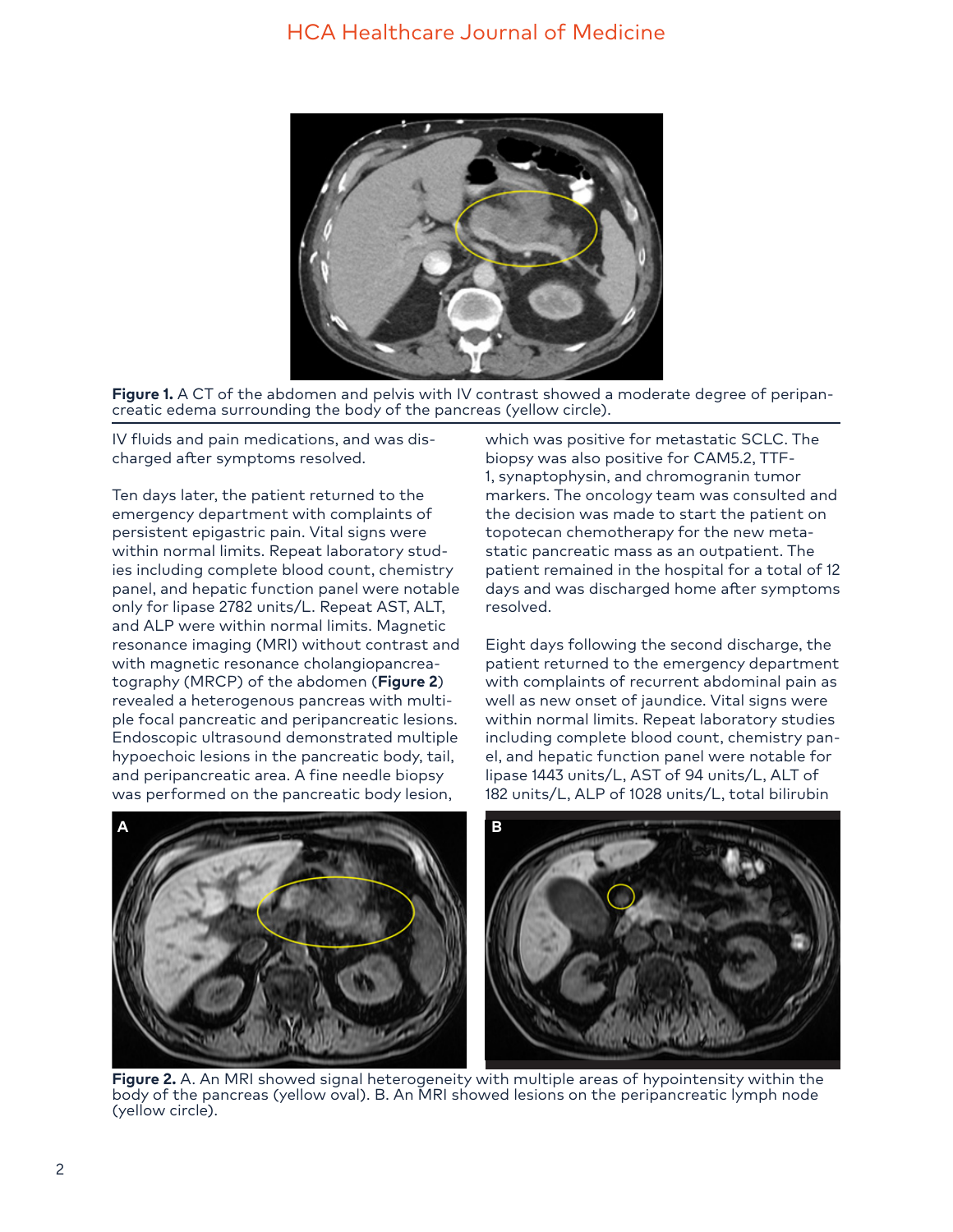

**Figure 3.** A. A CT of the abdomen and pelvis without contrast revealed mild inflammatory and edematous changes of the pancreas (yellow circle). B. A CT of the abdomen and pelvis demonstrated dilatation of the gallbladder and common bile duct (yellow arrow), with an area of focal narrowing within the distal common bile duct (blue arrow).

of 12.6 mg/dl, and direct bilirubin of 11.5 mg/dl. A repeat CT of the abdomen and pelvis without contrast (**Figure 3**) demonstrated mild inflammatory changes involving the pancreas, dilatation of the common bile duct and intrahepatic biliary tree, distended gallbladder, likely due to the obstructing neoplasm of the pancreas, and numerous soft tissue masses in the retroperitoneum. Endoscopic retrograde cholangiopancreatography (ERCP) (**Figure 4**) was performed with a successful sphincterotomy at the major ampulla and a placement of 10 mm x 60 mm metal stent in the common bile duct. The patient also received IV fluid and pain medications. His abdominal pain and jaundice resolved. AST, ALT, and ALP trended down. Given the rapid metastatic SCLC progression, the patient

decided to undergo palliative chemotherapy and was discharged home.

## **Discussion**

Metastatic tumors to the pancreas are extremely uncommon and only account for 2% of pancreatic malignancies.1 Tumors such as renal cell carcinoma, breast, melanoma, colon, and lung are all known to spread to the pancreas.2 SCLC is known to have an aggressive metastatic pattern due to its lymphatic and hematogenous spread. More often, SCLC metastasizes to the contralateral lung, brain, liver, adrenal glands, and bone.<sup>3</sup> In rare occasions, SCLC can metastasize to the pancreas and is consistently associated with other intra-ab-





**Figure 4.** A. An ERCP showed dilatation of the intrahepatic biliary tree (yellow oval), with focal narrowing within the common bile duct (blue arrow). B. An ERCP showed successful placement of stent within common bile duct (yellow oval).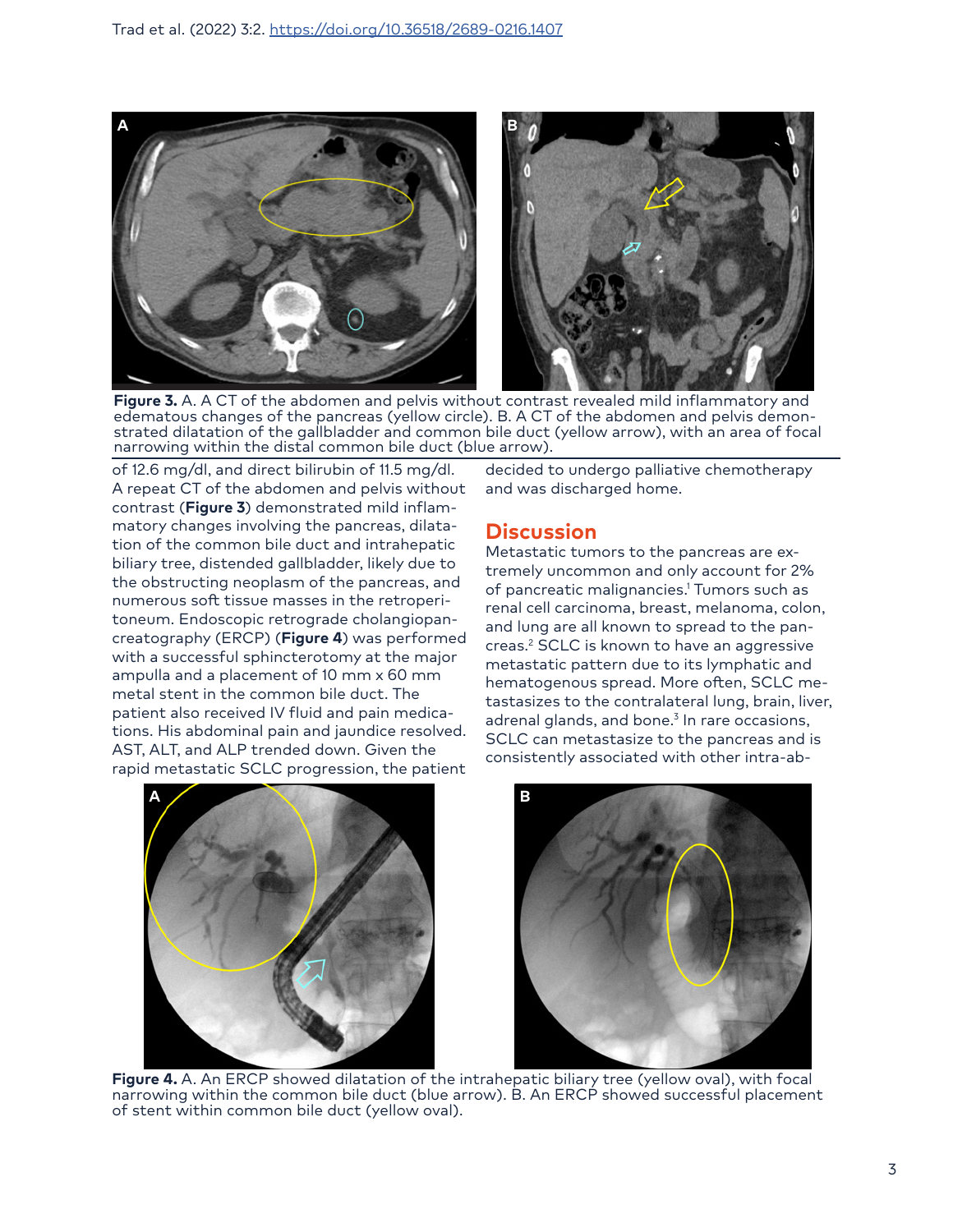## HCA Healthcare Journal of Medicine

dominal metastatic sites such as the liver and adrenal glands.4 SCLC metastasizing solely to the pancreas is unique and can lead to complications such as recurrent acute pancreatitis and ductal obstruction. On initial presentation, our patient was found to have an acute pancreatitis episode with no evidence of pancreatic neoplasm on a CT of the abdomen and pelvis. The patient's symptoms resolved with IV fluid and pain medications and he was discharged home. On the second admission, the patient's recurrent acute pancreatitis warranted further evaluation given the recent history of being diagnosed with SCLC and no other known etiologies for his recurrent acute pancreatitis. An MRI of the abdomen and pelvis demonstrated multiple pancreatic lesions. The endoscopic ultrasound with free needle aspiration demonstrated that SCLC metastasized to the pancreas. A PET scan performed during outpatient treatment was negative for any other intra-abdominal tumors at that time, which provided strong evidence that the patient had a SCLC that had metastasized initially only to the pancreas.

The initial approach to treatment of MIAP is mainly conservative, consisting of IV fluid, pain medications, and bowel rest. If the pancreatic lesion compresses the pancreatic duct, an ERCP with a pancreatic duct stenting has a role in improving clinical symptoms.<sup>5</sup> In the patient's third presentation to the emergency room, he was found to have new onset jaundice with elevated T-bilirubin, indicating a blockage to the common bile duct. ERCP was able to detect a stricture in the common bile duct, which was likely a malignant stricture secondary to the pancreatic metastatic neoplasm. After placement of the stent in the common bile duct, the patient's symptoms improved and the jaundice resolved. Unfortunately, SCLC carries a poor prognosis. In addition, the presence of metastatic SCLC to the pancreas indicates a very poor prognosis and often an advanced SCLC stage. Patients with advanced SCLC on chemotherapy that develop MIAP have a survival time that varies from 4 to 6 months.<sup>6,7</sup>

### **Conclusion**

Acute pancreatitis can occur due to multiple different etiologies. Patients with a history of lung malignancy presenting to the hospital with acute pancreatitis should be further evaluated for the possibility of a metastatic cause of pancreatitis. If a metastatic lesion is found in the pancreas, treatment is typically directed at symptomatic control but should be tailored to each patient's situation. Common managements include stent placement in the pancreatic duct and/or the common bile duct to relieve the obstruction as well palliative chemotherapy for patients with a rapidly progressing metastatic pancreatic lesion. While these approaches to management have shown benefits, patients with metastatic pancreatic lesions from SCLC have very guarded prognoses.

### **Conflicts of Interest**

The authors declare they have no conflicts of interest.

The authors are employees of MountainView Medical Center, a hospital affiliated with the journal's publisher.

This research was supported (in whole or in part) by HCA Healthcare and/or an HCA Healthcare affiliated entity. The views expressed in this publication represent those of the author(s) and do not necessarily represent the official views of HCA Healthcare or any of its affiliated entities.

### **Author Affiliations**

1. HCA Healthcare; MountainView Medical Center, Las Vegas, NV

### **References**

- 1. Sperti C, Moletta L, Patanè G. Metastatic tumors to the pancreas: The role of surgery. *World J Gastrointest Oncol*. 2014;6(10):381-392. doi:10.4251/wjgo.v6.i10.381
- 2. Niccolini DG, Graham JH, Banks PA. Tumor-induced acute pancreatitis. *Gastroenterology*. 1976;71(1):142-145. doi:10.1016/s0016- 5085(76)80115-1
- 3. Seki M, Tsuchiya E, Hori M, et al. Pancreatic metastasis from a lung cancer. Preoperative diagnosis and management. *Int J Pancreatol*. 1998;24(1):55-59. doi:10.1007/BF02787532
- 4. Rudin CM, Brambilla E, Faivre-Finn C, Sage J. Small-cell lung cancer. *Nat Rev Dis Primers*. 2021;7(1):3. doi:10.1038/s41572-020-00235-0
- 5. Woo JS, Joo KR, Woo YS, et al. Pancreatitis from metastatic small cell lung cancer successful treatment with endoscopic intrapancreatic stenting. *Korean J Intern Med*. 2006;21(4):256- 261. doi:10.3904/kjim.2006.21.4.256